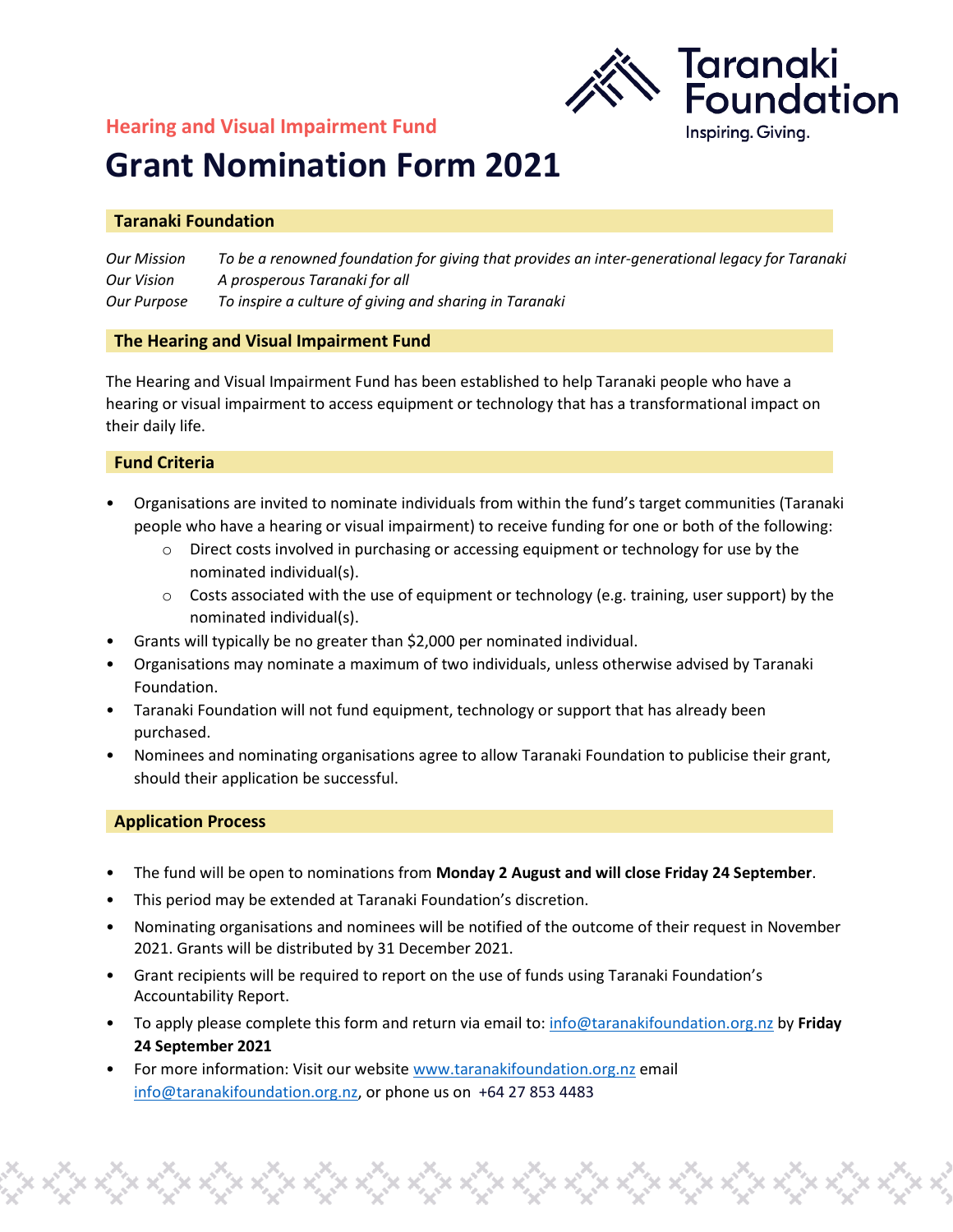## **Grant Nomination Form 2021**



**Date:** 

| <b>SECTION A - CONTACT DETAILS</b> |          |         |  |
|------------------------------------|----------|---------|--|
| <b>Organisation Name:</b>          |          |         |  |
| <b>Main Contact Person:</b>        |          |         |  |
| Position in organisation:          |          |         |  |
| Phone:                             | Daytime: | Mobile: |  |
| Email Address:                     |          |         |  |
| Website:                           |          |         |  |

| <b>SECTION B - ORGANISATION DETAILS</b>                           |                                           |                         |  |
|-------------------------------------------------------------------|-------------------------------------------|-------------------------|--|
| Your Geographic area(s):                                          | □ North Taranaki                          | $\Box$ Central Taranaki |  |
|                                                                   | $\square$ South Taranaki                  | $\Box$ Coastal Taranaki |  |
|                                                                   | $\Box$ All of Taranaki                    |                         |  |
|                                                                   |                                           |                         |  |
| Legal Status:                                                     | $\square$ Registered Charity              | CC Number               |  |
|                                                                   | $\Box$ Incorporated Society $\Box$ School |                         |  |
|                                                                   | □ Other                                   |                         |  |
| <b>GST Registration:</b>                                          | $\square$ Not registered                  | □ GST No                |  |
| What is the main purpose of your<br>organisation? (max 100 words) |                                           |                         |  |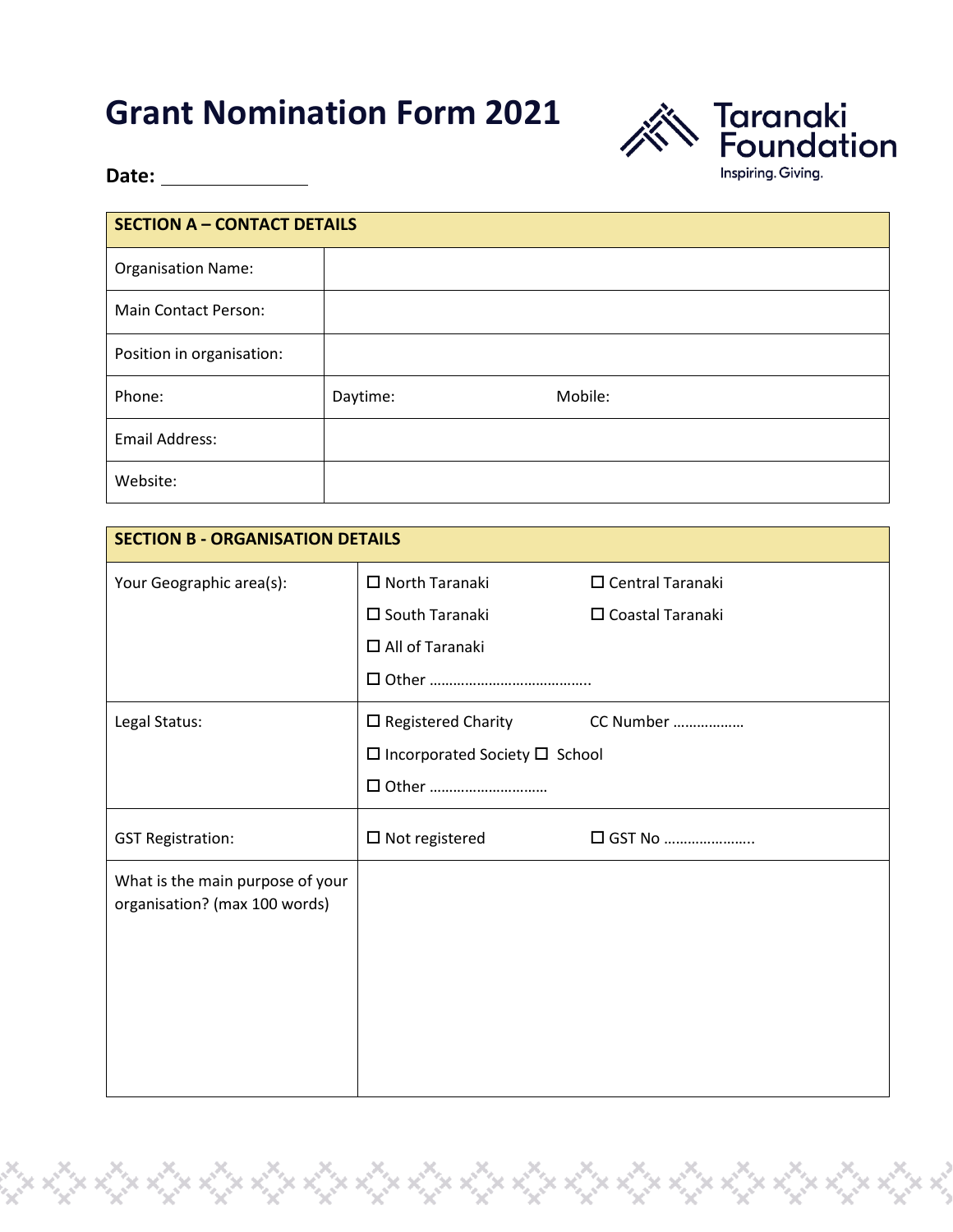| <b>SECTION C - GRANT DETAILS</b>                                                                                           |                                               |
|----------------------------------------------------------------------------------------------------------------------------|-----------------------------------------------|
| Nominated recipient:                                                                                                       |                                               |
| Purpose of donation: (Please<br>explain what the donation will be<br>used for):                                            |                                               |
| Please explain how this grant will<br>benefit the nominated recipient:                                                     |                                               |
| Specific costs of equipment,<br>technology, support requested:                                                             |                                               |
| Please specify if you are seeking<br>funding from any other sources:<br>(please specify amount & source,<br>if applicable) |                                               |
| Please list and attach relevant<br>information to support your<br>application (eg quotes):                                 |                                               |
| If your application is successful,<br>can Taranaki Foundation use this<br>project for publicity purposes?                  | $\Box$ Yes<br>$\square$ No<br>If no, reasons: |

| SECTION D - ORGANISATION SIGNATURES (two contacts are required) |  |           |  |
|-----------------------------------------------------------------|--|-----------|--|
| Full Name:                                                      |  | Position: |  |
| Signature:                                                      |  | Date:     |  |

| Full Name: | Position: |  |
|------------|-----------|--|
| Signature: | Date:     |  |

topolity de for the different political political political political political political